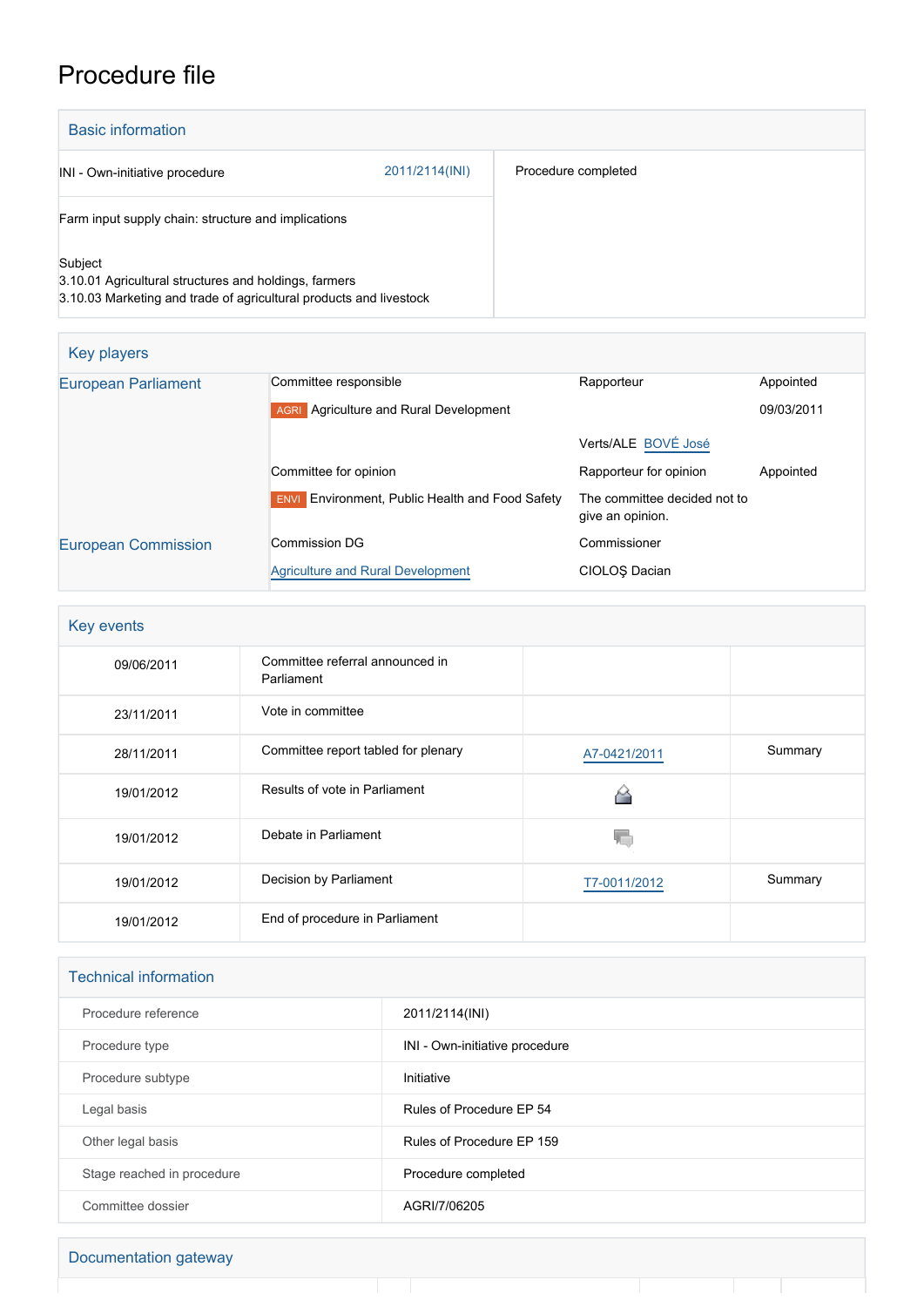| Committee draft report                              | PE469.984    | 13/09/2011 | EP |         |
|-----------------------------------------------------|--------------|------------|----|---------|
| Amendments tabled in committee                      | PE473.999    | 18/10/2011 | EP |         |
| Committee report tabled for plenary, single reading | A7-0421/2011 | 28/11/2011 | EP | Summary |
| Text adopted by Parliament, single reading          | T7-0011/2012 | 19/01/2012 | EP | Summary |
| Commission response to text adopted in plenary      | SP(2012)212  | 08/05/2012 | EC |         |

## Farm input supply chain: structure and implications

The Committee on Agriculture and Rural Development adopted an own-initiative report by Jose BOVÉ (greens/EFA, FR) on the farm input supply chain: structure and implications.

High volatility in agricultural commodity and farm input prices has increased insecurity in farm incomes and in long-term investments by farmers, especially for isolated regions, mountain regions, island regions and the most remote regions. Total input costs for EU farmers climbed on average by almost 40% between 2000 and 2010, while farm gate prices increased on average by less than 25%, according to Eurostat. The increase in input costs within that decade reached 60% for energy and lubricants, almost 80% for synthetic fertilisers and soil improvers, over 30% for animal feed, around 36% for machinery and other equipment, almost 30% for seeds and planting stock and nearly 13% for plant protection products.

Transparency and observance of competition rules: Members call on the Commission and Member States to improve the transparency of farm input prices and guarantee that competition rules apply and be enforced throughout the upstream and downstream food market chain. They call for greater scrutiny and better analysis, at EU and global level, of the economic fundamentals which explain rising food prices predominantly interactions between supply and demand fluctuations, as well as increasing interactions between the price movements of energy, inputs and food commodities.

The Commission is particularly asked to:

- · refine its analysis of the reasons behind extreme market fluctuations and seek greater clarity on the interactions between speculation and agricultural markets, as well as energy markets and food commodity prices;
- · encourage more efficient agronomic practices and improved, sustainable agricultural resource management, with the aim of producing stable and productive agriculture, reducing input costs and nutrient wastage and increasing innovation, resource efficiency and effectiveness and sustainability within farming systems;
- · better evaluate the impact of EU legislation on the sustainability and competitiveness of European agriculture.

The committee calls on national and European competition authorities to address the abuses of the dominant position of agribusiness traders, food retailers and input companies and to apply EU antitrust legislation, in particular in the fertilisers sector.

The Commission is asked to undertake an in-depth study into the differences in approach between the 27 national competition authorities and policies and to encourage solutions which involve all partners in the food production chain and which prevent dominant positions of one or a mere few parts of the input or output chain. Members believe it is necessary to introduce a system for the effective control of such practices, either by administrative or by legal means, and to create a mechanism for the assessment and monitoring of Member States by the Commission, while also introducing penalties of a sufficiently deterrent and timely nature.

The report calls for the new CAP to include specific support measures for better and more efficient resource management and for sustainable practices which reduce input use and costs and improve farmers ability to adapt to price volatility, including measures to support short input and food chains. A substantial part of the next research framework programme should be earmarked for R&D in the efficient use and management of farm-inputs management and improving agronomic efficiency.

Energy: Members call on the Commission and Member States to promote investments in energy saving and renewable energy production (wind, solar, biomass, biogas, geothermic etc) on-farm or in local partnership projects with a special focus on using waste and by-products.

The Commission is called upon to:

- · recognise processed manure as a substitute for artificial fertiliser in the Nitrates Directive, in order for manure to be considered as an energy source;
- make sure that public support measures for biomass and agro-fuels including biogas do not contribute to unsustainable competition for resources between food and energy production, which must be organised sustainably;
- help generate new revenue for farmers by facilitating the integration of energy and heat produced from renewable farm sources into private and public energy systems and grids;

Soil improvers and plant protection products: the report calls for efficient measures and incentives such as crop diversification, including planting of legumes and crop rotation adapted to local conditions, in the CAP reform after 2013, given the positive effect they have on climate change mitigation, soil and water quality and the ability of farmers to reduce their input costs.

Members call on the Commission and Council:

- · to include investments in precision farming in an optional EU-wide list of greening measures to be rewarded within the CAP;
- to encourage subject to thorough investigation of their possible usage, adequate treatment of potentially harmful substances and strict controls the recycling of nutrients (especially phosphate and nitrogen) from waste streams;
- to better evaluate the impact of the loss of plant protection products on the competitiveness and sustainability of European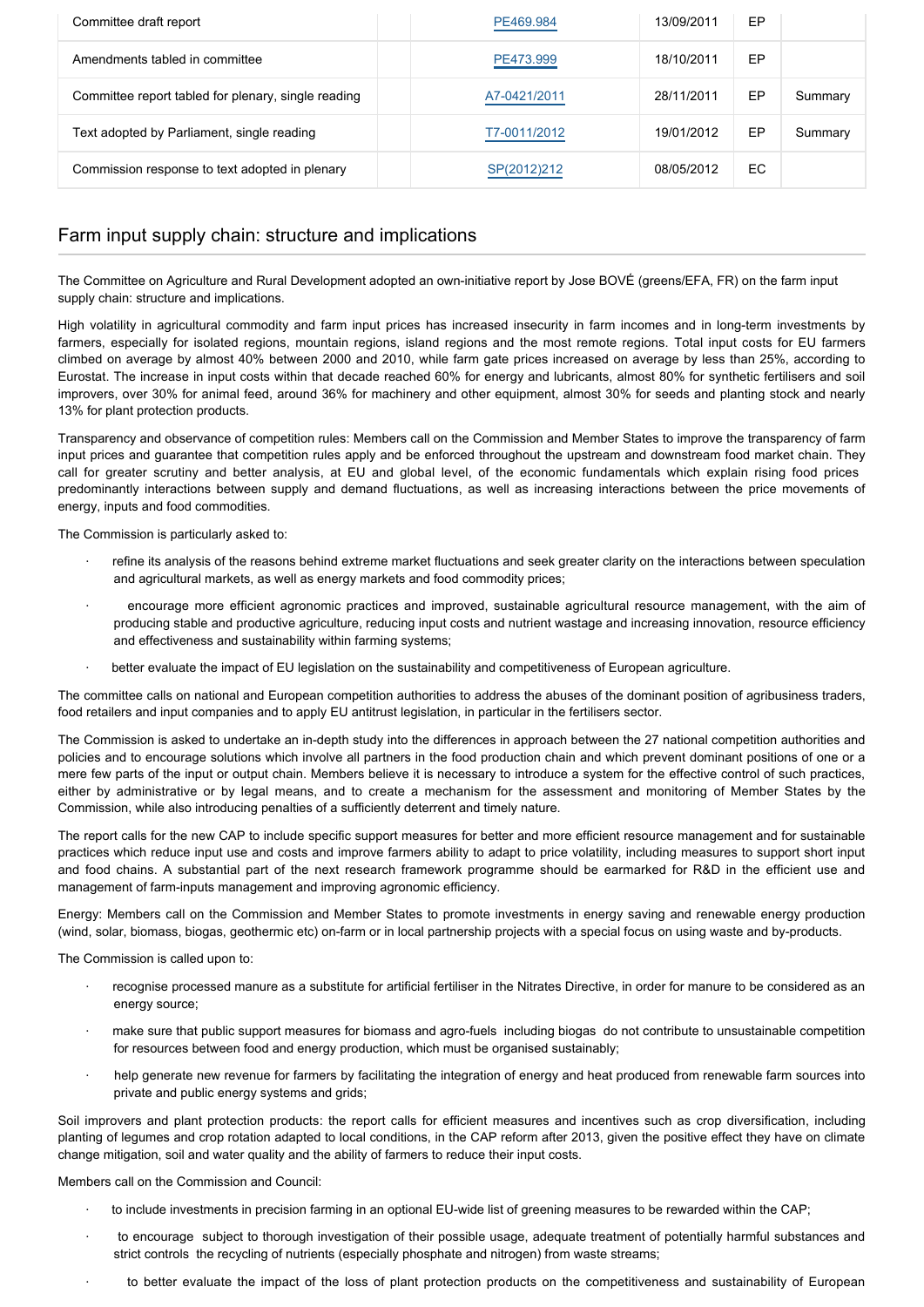#### agriculture.

Animal feed: the report stresses again the need to introduce in the new CAP suitable measures and instruments to support those farmers cultivating protein crops, thereby potentially reducing the EUs crop protein deficit and price volatility while also improving agricultural practices and soil fertility.

Members stress that, while increasing domestic protein crop production will yield some benefits, it is unlikely to have a significant impact on the import of feed from outside the EU. They believe therefore that other avenues will need to be explored in the short term to address the protein deficit in the EU, and points specifically to the fundamental role of soya imports.

Seeds: the committee calls on the Commission and the Member States:

- in the context of the forthcoming revision of Regulation (EC) No 2100/94 on Community plant variety rights, to maintain the possibility for farmers to use farm-produced and farm-processed seed, given the economic, cultural and environmental benefits and contribution to agro-biodiversity this practice can bring;
- · to support research projects that study the breeding of plant varieties which retain their characteristics in the long term in addition to promoting measures to encourage the cultivation of local fodder crops such as flax, triticale and spring vetch (Vicia Lathyroides), etc.;

Members call on the Commission to consider setting up a European bank for seeds in order to store and preserve the genetic variety of plants, combat biodiversity loss, and link crop diversity to the cultural heritage of the Member States.

Land prices and land rent: Members want the Commission to conduct a study into the impact that land lease and increased costs for land purchase and lease are having on farming sectors in the EU Member States. The report stresses that Single Farm Payment entitlements, where based on historical values or when tradable without land, can be bought up at inflated values by investors and speculators for the purposes of an income stream as opposed to active farming. It calls on the Commission, Parliament and the Member States and regions to ensure that CAP reform adequately addresses these problems, and that payment entitlements are available for all farmers for the purposes of active production.

Water: the committee calls on the Commission to work, as part of the CAP reform and the Water Framework Directive, towards better irrigation and water drainage and storage systems for agriculture that use water more efficiently and that include improving water storage capacities in soils, water harvesting in dry areas and water drainage in moist areas.

The Commission is asked to work towards solutions to drainage problems which take account of factors such as heavy rainfall, low-lying areas and stagnant water. Members also call for greater support for training farmers in efficient water management, drainage and irrigation.

#### Farm input supply chain: structure and implications

The European Parliament adopted a resolution on the farm input supply chain: structure and implications.

EU agriculture is currently highly dependent on input imports mainly fossil fuels, but also animal feed and scarce soil-improving minerals such as phosphate and is therefore vulnerable to price hikes. Upward pressure on input prices is expected to rise further as a result of resource scarcity, growing demand for food in emerging economies and policies which make it harder for EU farmers to gain access to cheaper feed available on the global market.

High volatility in prices: the resolution notes that high volatility in agricultural commodity and farm input prices has increased insecurity in farm incomes and in long-term investments by farmers, especially for isolated regions, mountain regions, island regions and the most remote regions. Total input costs for EU farmers climbed on average by almost 40% between 2000 and 2010, while farm gate prices increased on average by less than 25%, according to Eurostat. The increase in input costs within that decade reached 60% for energy and lubricants, almost 80% for synthetic fertilisers and soil improvers, over 30% for animal feed, around 36% for machinery and other equipment, almost 30% for seeds and planting stock and nearly 13% for plant protection products.

Transparency and observance of competition rules: Members call on the Commission and Member States to improve the transparency of farm input prices and guarantee that competition rules apply and be enforced throughout the upstream and downstream food market chain. They call for greater scrutiny and better analysis, at EU and global level, of the economic fundamentals which explain rising food prices.

The Commission is particularly asked to:

- · refine its analysis of the reasons behind extreme market fluctuations and seek greater clarity on the interactions between speculation and agricultural markets, as well as energy markets and food commodity prices;
- · encourage more efficient agronomic practices and improved, sustainable agricultural resource management, with the aim of producing stable and productive agriculture, reducing input costs and nutrient wastage and increasing innovation, resource efficiency and effectiveness and sustainability within farming systems;
- better evaluate the impact of EU legislation on the sustainability and competitiveness of European agriculture.

Parliament calls on national and European competition authorities to address the abuses of the dominant position of agribusiness traders, food retailers and input companies and to apply EU antitrust legislation, in particular in the fertilisers sector.

The Commission is asked to undertake an in-depth study into the differences in approach between the 27 national competition authorities and policies and to encourage solutions which involve all partners in the food production chain and which prevent dominant positions of one or a mere few parts of the input or output chain. Members believe it is necessary to introduce a system for the effective control of such practices, either by administrative or by legal means, and to create a mechanism for the assessment and monitoring of Member States by the Commission, while also introducing penalties of a sufficiently deterrent and timely nature.

The resolution calls for the new CAP to include specific support measures for better and more efficient resource management and for sustainable practices which reduce input use and costs and improve farmers ability to adapt to price volatility, including measures to support